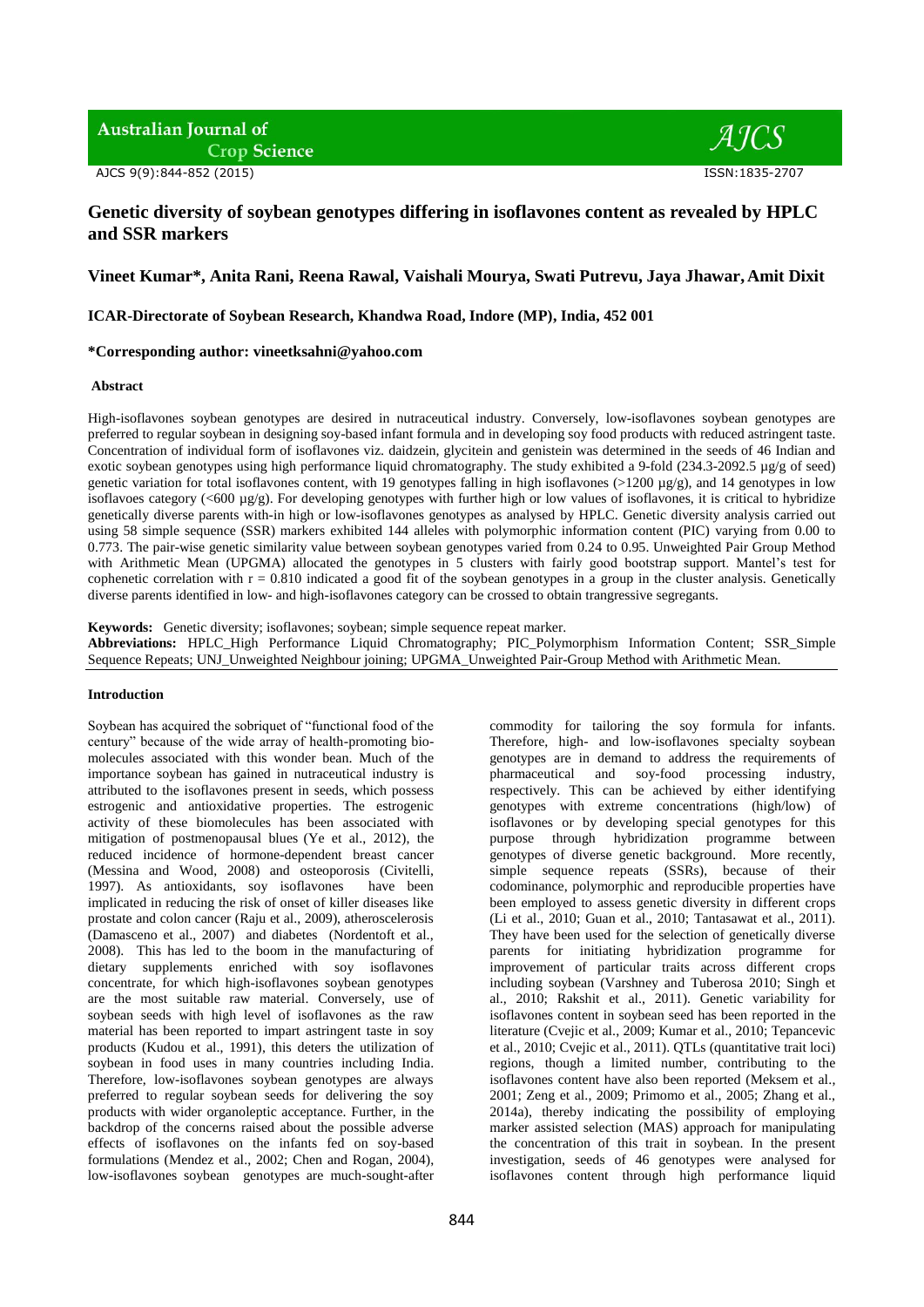chromatography to assess the genetic variability, and genetic diversity analysis was carried out using SSR markers to identify diverse parents for initiating breeding programme for development of soybean genotypes with extreme levels of isoflavones (very high /very low) to address the needs of niche specific market.

# **Results and Discussion**

# *Genetic variability for isoflavones content as assessed by HPLC*

Fig 1 depicts the separation of daidzein, glycitein and genistein by high performance liquid chromatography at retention times 6.19, 6.59 and 9.74 min, respectively. Contents of daidzein, glycitein and genistein were in the ranges of 72.8-776.8, 72.1-737.9 and 54.4-1177.2 µg/g, respectively. In most of the genotypes analyzed, genistein content was the dominant among three forms of isoflavones. Total isoflavones content in the seeds of 46 soybean genotypes ranged from 234.4 for Fukuyutaka to 2092.5 µg/g for SL795, thereby exhibiting approximately 9-fold genotypic variation (Table 2). To allocate soybean genotypes into high, normal and low isoflavones category, we took into consideration the recommendations of Song et al. (2007) and Food and Drug Administration (FDA) of United States. Song et al.(2007) reported daily intake of 75,000 µg of soy isoflavones as upper safe limit, while FDA has recommended a daily intake of 25 g soybean protein, which is equivalent to 62.5 g of soybean seeds (assuming 40% protein in seeds) necessary to avail all the health benefits of soybean. Therefore, a genotype with more than 75,000 µg isoflavones in 62.5 g seeds *i.e.*1200 µg isoflavones/g of seeds was considered as high isoflavones-containing genotype. In the present study, soybean genotypes with total isoflavones content exceeding 1200 µg/g of soy flour were grouped in high isoflavones-containing category, while genotypes with 600-1200 µg/g and less than 600 µg/g of soy flour were grouped in medium and low isoflavones-containing category, respectively. Of the 46 selected genotypes, 14 genotypes were in low isoflavones category, 16 genotypes each in high and medium isoflavones category. Our results showed that JS79-264, UPSM534, PK564, Samrat, Shivalik, DS97-12, Pedegra, Kegone, Boiling type, Fukuyutaka, Table variety, PK416, PK1042, and NRC7 were low isoflavones-containing soybean genotypes. Of the 16 high isoflavones-containing soybean genotypes mentioned in Table 3, genotypes Hardee, SL795, and MACS22 exhibited total isoflavones content of approximately 2000 µg/g. Soybean genotypes with total isoflavones content as high as 6115.5 µg/g has been reported in Chinese germplasm (Yan-Wei et al., 2013).

# *Polymorphism as revealed by SSR primer pair screening*

A total of 58 SSR primer pairs, distributed across 20 linkage groups of soybean (Table 4) were used to amplify specific loci from the genomic DNA of each of the 46 soybean genotypes. The amplified products obtained from each of these primers were resolved on 3% rezophore agarose gel and scrutinized for the polymorphism. Fifty one primers detected polymorphism while seven primers (Satt258, Satt143, Satt050, Satt558, Satt459, Satt575 and Satt314) yielded monomorphic bands. A total of 144 alleles were amplified with an average of 2.48 alleles per locus. The number of alleles per primer pair (locus) ranged from 1 (Satt258, Satt143, Satt050, Satt558, Satt459, Satt575, Satt314) to 5 (Sct\_199, Satt009, Satt281). Three loci amplified 4 alleles,

20 loci showed 3 alleles and 25 loci exhibited 2 alleles. Representative banding pattern of PCR product profiles at Sct\_199 with 5 distinct alleles is shown in Fig. 2. Of the total number of 144 alleles, 63 alleles showed a frequency of 0.25 or less, 24 alleles exhibited a frequency of 0.75 or higher and remaining 57 alleles exhibited a frequency between 0.25- 0.75. The size of the allele fragments ranged from 80 to 380 bp. The PIC value, which is a measure of allelic diversity, for the 58 SSR markers ranged from 0.00 to 0.773 (Sct\_199) with 0.372 as the PIC/locus. Nei's expected heterozygosity  $(H<sub>E</sub>)$  of the 58 primer pairs employed ranged from 0.000 (Satt258, Satt050, Sattt558, Satt459, Satt575, Satt314 and Satt143) to 0.7723 (Sct\_199); while effective number of alleles  $(N_E)$  ranged from 1.0 (Satt258, Satt050, Satt558, Satt459, Satt575, Satt314 and Satt143) to 4.3926 (Sct\_199). Of the total 144 alleles identified in the present investigation, 11 alleles (7.63%) were unique which were amplified in single genotype. Satt197, Sat\_424, Satt190, Satt548, AI856415, Satt181, Satt240, Satt552, Satt260 generated one unique allele of fragment size 140, 170, 245, 230, 200, 240, 260, 150, 250 bp, respectively. Satt281 on LGp C2 amplified two unique alleles of fragment size 190 bp (Shivalik) and 210 bp (Fukuyutaka). A high percentage of polymorphism (87.93%) detected in this study was consistent with the previous studies (Singh et al., 2010; Tantasawat et al., 2011). In general, the primer pair showing high number of alleles (4 or 5) also showed high PIC value. However, Sat\_140 (on LGp C1) which showed 4 alleles was found to have low PIC value (0.385). Two SSR markers (Sct\_199, Satt009) with 5 alleles showed PIC values greater than 0.7. Hence, these 2 SSR markers were the most informative for distinguishing the soybean genotypes. The SSR allelic diversity observed in the present study was low (2.48 alleles per locus) compared to the previous reports. Wang et al. (2006) reported 12.20 alleles per locus with average PIC value of 0.78 in assessment of genetic diversity of 129 soybean genotypes using 60 SSR markers. Similarly, Chotiyarnwong et al. (2007) reported 11.83 alleles per locus in an analysis of 149 Thai soybean genotypes using 18 SSR markers. Compared to these studies, low diversity in our study may be because of the fact that a fair number of the genotypes selected in the diversity analysis were Indian genotypes, which have common parentage or one of the parents from the late maturity group of United States soybean.

# *Genetic diversity and relationship among soybean genotypes*

All 144 SSR alleles were used for the genetic diversity analysis. Jaccard's similarity coefficient was calculated to assess the genetic proximity among the genotypes and the similarity coefficient matrix was used for UPGMA (Unweighted Pair Group Method with Arithmatic Average) cluster analysis. The pair-wise genetic similarity value among soybean genotypes varied from 0.24 to 0.95 with Boiling type *vs.* Pedegra (0.95) and JS90-41 *vs.* Pedegra (0.24) as the most close and diverse pair, respectively. Cluster analysis based upon the coefficient of similarity classified 46 soybean genotypes into 5 groups (Fig. 3). Cluster I comprised of 4 genotypes viz. Boiling type, Pedegra, Fukuyutaka and Kegone. All these genotypes were exotic (Table 1). Of these 4 genotypes, Boiling type and Pedegra are difficult to be distinguished genetically as they are very closely related with 95% similarity and 100% bootstrap value (Fig. 4). The cluster II contained only 2 genotypes *viz.* NRC7 and JS93-05 with 54% genetic similarity. Cluster III contained only one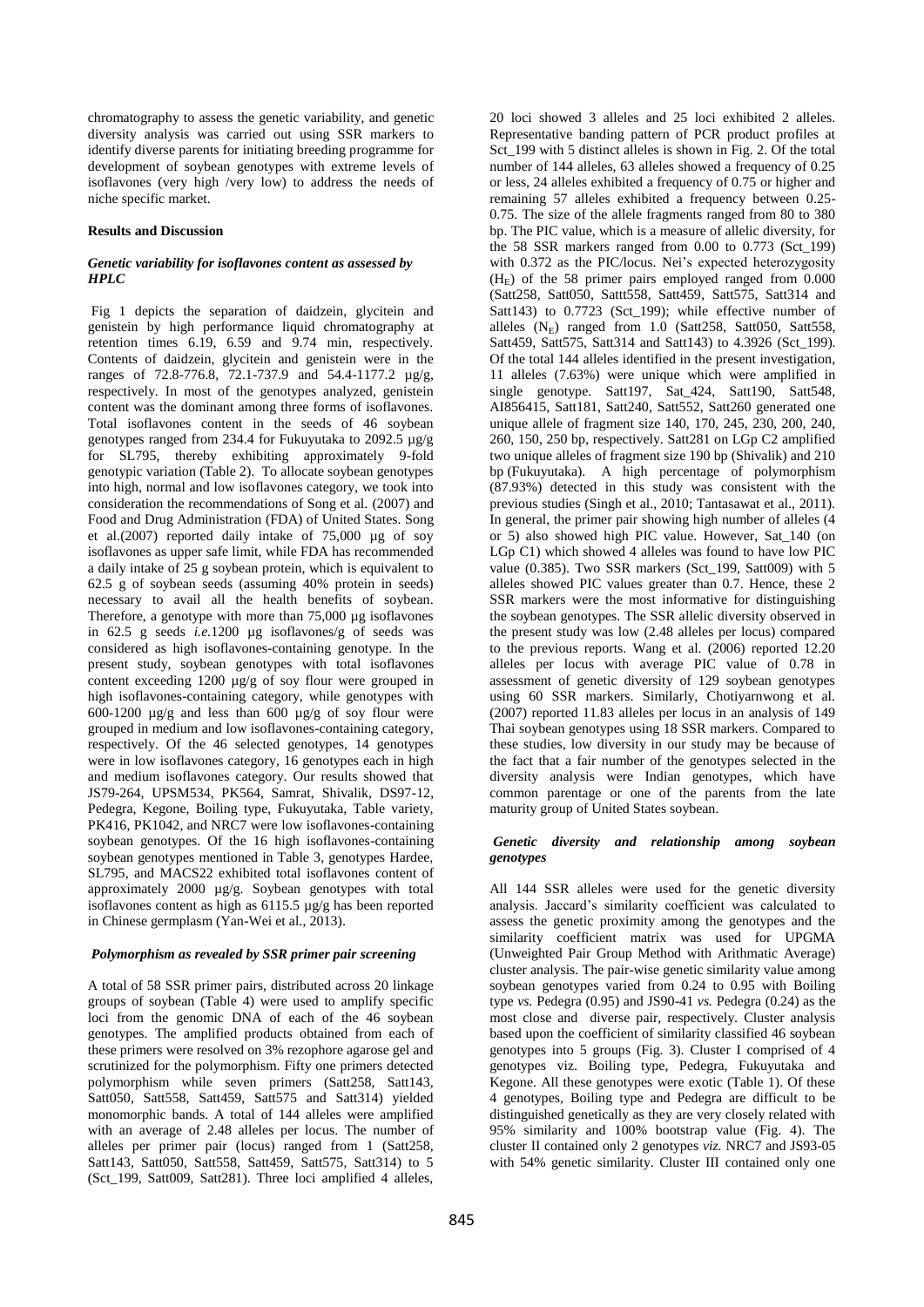| <b>Table 1.</b> Soybean genotypes (46) with their respective country of origin and pedigree, analyzed for isoflavones content. |                                     |               |                |                               |              |  |  |
|--------------------------------------------------------------------------------------------------------------------------------|-------------------------------------|---------------|----------------|-------------------------------|--------------|--|--|
| Genotype                                                                                                                       | Pedigree                            | Origin        | Genotype       | Pedigree                      | Origin       |  |  |
| EC537960                                                                                                                       | EC537960                            | India         | PK1092         | $PK327 \times PK416$          | India        |  |  |
| JS79-264                                                                                                                       | JS79-264                            | India         | JS97-52        | $PK327 \times L129$           | India        |  |  |
| <b>UPSM534</b>                                                                                                                 | Germplasm accession                 | China         | JS79-81        | Braggx Harsoy deciduous       | India        |  |  |
| EC391349                                                                                                                       | EC391349                            | India         | JS90-41        | $PS73-7 \times Hark$          | India        |  |  |
| MACS22                                                                                                                         | MACS22                              | India         | JS93-05        | Selection from PS73-22        | India        |  |  |
| SL688                                                                                                                          | $PK416 \times SL317$                | India         | SL295          | $PK416 \times PK564$          | India        |  |  |
| SL744                                                                                                                          | $SL457 \times SL459$                | India         | SL525          | $PK416 \times PK1023$         | India        |  |  |
| <b>SL900</b>                                                                                                                   | $PK1241 \times JS335$               | India         | Samrat         | Farmers' selection            | India        |  |  |
| SL982                                                                                                                          | $SL525 \times DS98-41$              | India         | Shivalik       | Selection from PK 73-55       | India        |  |  |
| SL799                                                                                                                          | JS90-29 ×E4                         | India         | MAUS32         | Selection from JS80-21        | India        |  |  |
| SL871                                                                                                                          | DS97-12 $\times$ SL798              | India         | LSb1           | Selection from MACS330        | India        |  |  |
| SL795                                                                                                                          | $PK1162 \times E4$                  | India         | NRC7           | Selection from S 69-96        | India        |  |  |
| SL958                                                                                                                          | $SL525 \times SL706$                | India         | ADT1           | Selection from "Hill" variety | Introduction |  |  |
|                                                                                                                                |                                     |               |                |                               | from USA     |  |  |
| SL794                                                                                                                          | $PK1162 \times SL459$               | India         | Lee            | $S-100 \times CMS$            | Introduction |  |  |
|                                                                                                                                |                                     |               |                |                               | from USA     |  |  |
| PS1347                                                                                                                         | $\text{PS}1024 \times \text{PK}472$ | India         | Table variety  | Germplasm accession           | Taiwan       |  |  |
|                                                                                                                                |                                     |               |                |                               |              |  |  |
| PS1241                                                                                                                         | $PK1039 \times PK327$               | India         | DS97-12        | Mutant of DS 74               | India        |  |  |
| PK1024                                                                                                                         | $PK308 \times PK317$                | India         | Kegone         | Japan                         | Japan        |  |  |
| PK1029                                                                                                                         | $PK262 \times PK317$                | India         | Hardee         | D49-77×Improved pelican       | Introduction |  |  |
|                                                                                                                                |                                     |               |                |                               | from USA     |  |  |
| PK416                                                                                                                          | UPSM534 $\times$ S38                | India         | JS95-60        | Selection from PS7322         | India        |  |  |
| PK472                                                                                                                          | Hardee $\times$ Punjab1             | India         | Fukuyutaka     | Germplasm accession           | Japan        |  |  |
| <b>PK308</b>                                                                                                                   | $T31 \times H$ ardee                | India         | JS335          | $JS78-77 \times JS 71-05$     | India        |  |  |
| PK564                                                                                                                          | UPSM534×<br>Ankur                   | India         | Boiling type   | Germplasm accession           | Japan        |  |  |
|                                                                                                                                | $\times$ Bragg                      |               |                |                               |              |  |  |
| PK1042                                                                                                                         | $Bragg \times PK416$                | India         | Pedegra        | Germplasm accession           | Taiwan       |  |  |
|                                                                                                                                |                                     |               |                |                               |              |  |  |
|                                                                                                                                | $30 -$                              |               |                |                               |              |  |  |
|                                                                                                                                |                                     |               |                |                               |              |  |  |
|                                                                                                                                | $25 -$                              |               |                |                               |              |  |  |
|                                                                                                                                |                                     |               |                |                               |              |  |  |
|                                                                                                                                | $20 -$                              |               | Genistein      |                               |              |  |  |
|                                                                                                                                |                                     | Glycitein     |                |                               |              |  |  |
|                                                                                                                                |                                     | 6.19 Daidzein | 74<br>$\sigma$ |                               |              |  |  |
|                                                                                                                                | $15 -$                              | 59            |                |                               |              |  |  |
|                                                                                                                                |                                     | $\omega$      |                |                               |              |  |  |
|                                                                                                                                | $10 -$                              |               |                |                               |              |  |  |
|                                                                                                                                |                                     |               |                |                               |              |  |  |
|                                                                                                                                | 5.                                  |               |                |                               |              |  |  |
|                                                                                                                                |                                     |               |                |                               |              |  |  |
|                                                                                                                                | $0 \cdot$                           |               |                |                               |              |  |  |
|                                                                                                                                |                                     |               |                |                               |              |  |  |
|                                                                                                                                | 6                                   |               | 8<br>$10\,$    | 12                            |              |  |  |

**Table 1.** Soybean genotypes (46) with their respective country of origin and pedigree, analyzed for isoflavones content.

**Fig 1.** Three forms of isoflavones viz. daidzein, glycitein and genistein as resolved by high performance liquid chromatography.

genotype MACS22. Cluster IV was comprised of 14 genotypes of both Indian (JS335, PK472, JS95-60, LSb1, SL795, SL794, Shivalik, MAUS32 and JS79-264) and United States (Lee, Hardee and ADT1) origin. It is explainable as most of Indian soybean varieties released in 1970s and 1980s were from the maturity group VII of American soybean or developed using American genotype as one of the parents. Cluster V contained maximum number of genotypes (25). Cophenetic correlation of the clustering with similarity matrix was high (0.810), suggesting thereby a good fit of the two data sets. Of the total 14 genotypes in low isoflavones category, 4 genotypes were present in Cluster I, 1 genotype in Cluster II, 3 genotypes in IV and 6 genotypes in V. The most diverse combination among the low-isoflavones genotypes was Kegone *vs*. NRC7 with similarity value (0.301). Kegone is a Japanese genotype, while NRC7 is an Indian soybean genotype. Further, UPSM534 is a lowisoflavones containing soybean genotype and the pedigree

data in Table 1 shows that this genotype is maternal parent of PK416 and PK564. Interestingly, both these genotypes also exhibited low levels of isoflavones content. Similarly, PK1042 which has genomic content of UPSM 534 through PK416 as one of its parent also showed low levels of isoflavones content. These results are supported by the observations of Cvejik et al. (2011) who reported significant correlation between total isoflavones content in parents and the  $F_1$  progenies. With regards to 19 genotypes in highisoflavones category, one genotype each was present in cluster II and cluster III, 6 genotypes in cluster IV and maximum of 11 genotypes in cluster V. The most diverse combination in high-isoflavone category was MACS22 *vs.* JS93-05 with 0.318 similarity coefficient followed by Hardee *vs.* SL295 with 0.345 similarity coefficient. Distribution of 46 genotypes revealed through principal co-ordinate analysis (Fig. 5) conformed to UPGMA cluster analysis. Similar to UPGMA dendrogram, 4 exotic genotypes viz. Pedegra,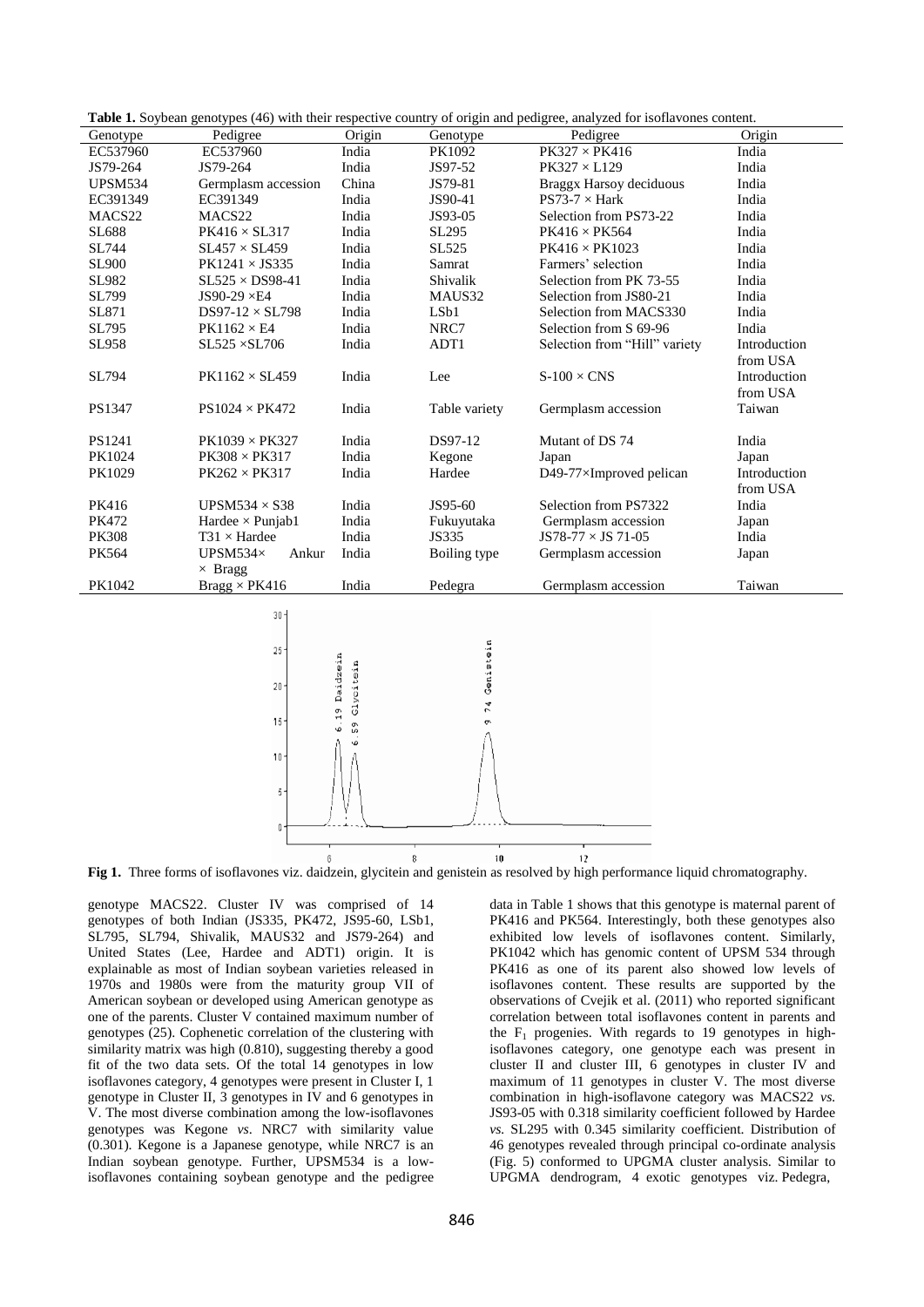Table 2. Isoflavones' content (µg/g) of forty six soybean genotypes.

| S.N.                    | Genotype           | Daidzein                      | Glycitein                      | Genistein                      | Total Isoflavones              |
|-------------------------|--------------------|-------------------------------|--------------------------------|--------------------------------|--------------------------------|
| $\mathbf{1}$            | EC537960           | $198.1 \pm 7.4^g$             | $230.2 \pm 10.6^i$             | $211.1 \pm 10.9$ <sup>f</sup>  | 639.4 $\pm$ 18.3 $8$           |
| $\sqrt{2}$              | JS79-264           | $136.5 \pm 6.4^c$             | $131.4 \pm 7.8$ <sup>d</sup>   | $145.4 \pm 8.9$ <sup>cd</sup>  | $412.3 \pm 15.6$ <sup>c</sup>  |
| 3                       | <b>UPSM534</b>     | $183.6 \pm 9.6$ <sup>f</sup>  | $103.3 \pm 6.3$ <sup>c</sup>   | $96.3 \pm 1.2^b$               | $383.2 \pm 12.6^b$             |
| $\overline{\mathbf{4}}$ | EC391349           | $182.2 \pm 10.6$ <sup>f</sup> | $180.5 \pm 8.5$ <sup>g</sup>   | $421.9 \pm 10.7$ <sup>k</sup>  | $784.6 \pm 14.9^i$             |
| 5                       | MACS22             | $400.2 \pm 12.4^{\circ}$      | $737.9 \pm 14.5^u$             | $857.5 \pm 16.7$ <sup>v</sup>  | 1995.6 $\pm$ 38.9 <sup>x</sup> |
| 6                       | SL688              | $301.1 \pm 8.7$ <sup>1</sup>  | $258.4 \pm 12.1$ <sup>kl</sup> | $683.6 \pm 13.4^t$             | $1243.1 \pm 24.8$ <sup>p</sup> |
| 7                       | SL744              | $280.9 \pm 13.4^k$            | $283.3 \pm 8.8$ <sup>mn</sup>  | $412.7 \pm 12.7$ <sup>k</sup>  | $976.9 \pm 17.9$ <sup>1</sup>  |
| 8                       | <b>SL900</b>       | $377.3 \pm 8.5$ <sup>n</sup>  | $158.6 \pm 6.4$ <sup>ef</sup>  | $413.5 \pm 12.5$ <sup>k</sup>  | 949.4 $\pm$ 18.3 <sup>k</sup>  |
| 9                       | SL982              | $456.4 \pm 12.6^p$            | $445.5 \pm 8.5$ <sup>r</sup>   | $1026.1 \pm 20.3^{\mathrm{w}}$ | $1927.0 \pm 38.6^{\mathrm{w}}$ |
| $10\,$                  | SL799              | $211.7 \pm 10.8$ <sup>h</sup> | $262.5 \pm 10.5$ <sup>1</sup>  | $268.6 \pm 13.6$ <sup>h</sup>  | $741.8 \pm 14.6$ <sup>hi</sup> |
| $11\,$                  | SL871              | $322.9 \pm 9.9^{\rm m}$       | $341.7 \pm 12.3$ <sup>o</sup>  | $614.2 \pm 10.9$ <sup>q</sup>  | $1278.5 \pm 20.8$ <sup>q</sup> |
| 12                      | SL795              | 609.4 $\pm$ 12.4 <sup>u</sup> | $305.9 \pm 9.8$ <sup>n</sup>   | $1177.2 \pm 12.5^z$            | $2092.5 \pm 30.3^y$            |
| 13                      | SL958              | $303.0 \pm 13.5^1$            | $192.4 \pm 9.6$ <sup>gh</sup>  | $1096.8 \pm 16.5^x$            | $1591.2 \pm 29.9^u$            |
| 14                      | SL794              | $505.8 \pm 10.5$ <sup>r</sup> | $292.7 \pm 12.4$ <sup>n</sup>  | $1140.3 \pm 22.8$ <sup>y</sup> | $1938.8 \pm 38.7^{\mathrm{w}}$ |
| 15                      | PS1347             | $393.4 \pm 9.5^{\circ}$       | $362.2 \pm 12.5^p$             | $486.9 \pm 12.3^m$             | $1242.5 \pm 24.9^p$            |
| 16                      | PS1241             | 589.8±15.4 <sup>t</sup>       | $386.8 \pm 11.4$ <sup>q</sup>  | $454.8 \pm 12.6$ <sup>1</sup>  | $1432.4 \pm 28.5$ <sup>s</sup> |
| $17\,$                  | PS1024             | $274.6 \pm 12.1^k$            | $249.2 \pm 12.6^{kl}$          | $246.9 \pm 10.9$ <sup>g</sup>  | $770.7 \pm 21.2^i$             |
| $18\,$                  | PS1029             | $234.5 \pm 10.5^i$            | $264.9 \pm 10.3^{\text{lm}}$   | $146.5 \pm 5.5$ <sup>cd</sup>  | $642.9 \pm 12.8$ <sup>g</sup>  |
| 19                      | PK416              | $172.4 \pm 6.4$ <sup>ef</sup> | $100.4 \pm 5.9$ <sup>c</sup>   | $315.2 \pm 9.9$ <sup>i</sup>   | $588.0 \pm 10.7$ <sup>f</sup>  |
| 20                      | PK472              | $274.1 \pm 10.2^k$            | $168.9 \pm 6.3$ <sup>fg</sup>  | $542.9 \pm 10.1$ <sup>o</sup>  | $985.9 \pm 18.9^{\text{l}}$    |
| 21                      | <b>PK308</b>       | $440.2 \pm 12.6^p$            | $288.2 \pm 12.5$ <sup>mn</sup> | $643.3 \pm 13.9$ <sup>r</sup>  | $1371.7 \pm 26.8$ <sup>r</sup> |
| 22                      | PK564              | $154.7{\pm}7.5^{\text{d}}$    | $145.7 \pm 5.8$ <sup>e</sup>   | $192.8 \pm 5.6$ <sup>ef</sup>  | $493.2 \pm 12.8$ <sup>d</sup>  |
| 23                      | PK1042             | $159.9\pm6.6^{\text{de}}$     | $217.3 \pm 10.8$ <sup>i</sup>  | $161.6 \pm 6.1$ <sup>d</sup>   | 538.8 $\pm$ 10.9 $^{\rm e}$    |
| 24                      | PK1092             | $294.6 \pm 8.8^{\text{l}}$    | $100.2{\pm}9.8^{\rm c}$        | $372.2 \pm 15.7$ <sup>1</sup>  | $766.9 \pm 14.2^{\text{i}}$    |
| 25                      | JS97-52            | $402.0 \pm 10.9$ <sup>0</sup> | $258.2 \pm 12.8$ <sup>kl</sup> | $611.3 \pm 12.8$ <sup>q</sup>  | $1271.5 \pm 23.9$ <sup>q</sup> |
| 26                      | JS79-81            | $443.9 \pm 11.1$ <sup>p</sup> | $465.8 \pm 12.3$ <sup>s</sup>  | $535.9 \pm 10.8^{no}$          | $1445.6 \pm 28.1$ <sup>s</sup> |
| $27\,$                  | JS90-41            | $405.9 \pm 10.8$ °            | $229.9 \pm 12.6^i$             | $637.9 \pm 12.2$ <sup>r</sup>  | $1273.7 \pm 23.9$ <sup>q</sup> |
| $28\,$                  | JS93-05            | $480.4 \pm 12.5$ <sup>q</sup> | $218.4 \pm 11.9^i$             | $497.2 \pm 12.3^m$             | $1195.0 \pm 22.8$ <sup>o</sup> |
| 29                      | SL295              | $622.7 \pm 12.7$ <sup>v</sup> | $272.9 \pm 13.3^{\text{lm}}$   | $646.9 \pm 13.6$ <sup>r</sup>  | $1542.5 \pm 29.5$ <sup>t</sup> |
| 30                      | SL525              | $258.9 \pm 12.1$ <sup>j</sup> | $367.1 \pm 13.7^p$             | $427.5 \pm 12.3$ <sup>k</sup>  | $1053.5 \pm 22.5^m$            |
| 31                      | Samrat             | $72.8{\pm}1.5^{\mathrm{a}}$   | $166.9 \pm 8.8$ <sup>f</sup>   | $182.4 \pm 7.7$ <sup>e</sup>   | $422.1 \pm 12.9$ <sup>c</sup>  |
| 32                      | Shivalik           | $133.1 \pm 7.5$ <sup>c</sup>  | $159.9 \pm 6.7$ <sup>f</sup>   | $281.8 \pm 13.5$ <sup>h</sup>  | $574.8 \pm 15.6$ <sup>f</sup>  |
| 33                      | MAUS32             | $241.1 \pm 10.6^i$            | $145.9 \pm 5.5$ <sup>e</sup>   | $423.7 \pm 12.8$ <sup>k</sup>  | $810.7 \pm 14.1$ <sup>j</sup>  |
| 34                      | LSb1               | $545.3 \pm 10.8$ <sup>s</sup> | $284.3 \pm 10.6$ <sup>mn</sup> | $783.9 \pm 14.3^u$             | $1613.5 \pm 22.8$ <sup>v</sup> |
| 35                      | NRC7               | $194.8 \pm 5.8$ <sup>fg</sup> | $104.5 \pm 7.5$ <sup>c</sup>   | $240.4 \pm 12.6^g$             | 539.7 $\pm$ 15.5 $^{\rm e}$    |
| 36                      | <b>ADTI</b>        | $406.3 \pm 12.5$ <sup>o</sup> | $147.9 \pm 7.8$ ef             | $203.9 \pm 12.2$ <sup>f</sup>  | $758.1 \pm 13.9$ <sup>hi</sup> |
| 37                      | Lee                | $376.7 \pm 12.5$ <sup>n</sup> | $203.6 \pm 12.2$ <sup>h</sup>  | 569.5±15.4 <sup>p</sup>        | $1149.8 \pm 22.1$ <sup>n</sup> |
| 38                      | Table variety      | $140.6 \pm 5.3$ °             | $96.8 \pm 1.9^{bc}$            | $195.1 \pm 6.6$ <sup>ef</sup>  | 432.5 $\pm$ 9.9°               |
| 39                      | DS97-12            | $168.3 \pm 6.4^e$             | $86.4 \pm 1.8^b$               | $179.7 \pm 5.8$ <sup>e</sup>   | $434.4 \pm 8.9$ <sup>c</sup>   |
| 40                      | Kegone             | $155.7 \pm 6.5$ <sup>d</sup>  | $284.2 \pm 12.3$ <sup>mn</sup> | $130.5 \pm 4.9$ <sup>c</sup>   | $570.4 \pm 15.1$ <sup>f</sup>  |
| 41                      | Hardee             | $776.8 \pm 14.3^w$            | $585.8 \pm 10.3$ <sup>t</sup>  | $666.6 \pm 12.3$ <sup>s</sup>  | $2029.2 \pm 31.1$ <sup>f</sup> |
| 42                      | JS95-60            | $172.3 \pm 5.8$ <sup>ef</sup> | $334.8 \pm 12.5$ <sup>o</sup>  | $456.2 \pm 8.9$ <sup>1</sup>   | $963.3 \pm 18.2$ <sup>kl</sup> |
| 43                      | Fukuyutaka         | $107.9 \pm 5.6^{\circ}$       | $72.1 \pm 1.2^a$               | $54.4 \pm 1.2^{\rm a}$         | $234.4 \pm 13.9^a$             |
| 44                      | JS335              | $475.9 \pm 12.3$ <sup>q</sup> | $276.9 \pm 12.6^{\rm m}$       | $519.9 \pm 10.4$ <sup>n</sup>  | $1269.7 \pm 24.3$ <sup>q</sup> |
| 45                      | Boiling type       | $132.4 \pm 5.5$ °             | $247.5 \pm 10.3^k$             | $167.6 \pm 7.3$ <sup>de</sup>  | $547.5 \pm 10.9^e$             |
| 46                      | Pedegra            | $132.1 \pm 7.7$ °             | $96.9 \pm 1.8^{bc}$            | $267.3 \pm 10.4$ <sup>h</sup>  | $496.3 \pm 12.8$ <sup>d</sup>  |
|                         | LSd ( $p < 0.05$ ) | 13.4                          | 13.4                           | 16.7                           | 24.6                           |





**Fig 2.** SSR profile of soybean genotypes showing allelic variation at loci Sct\_199 (LGp G). L denotes 50 bp ladder.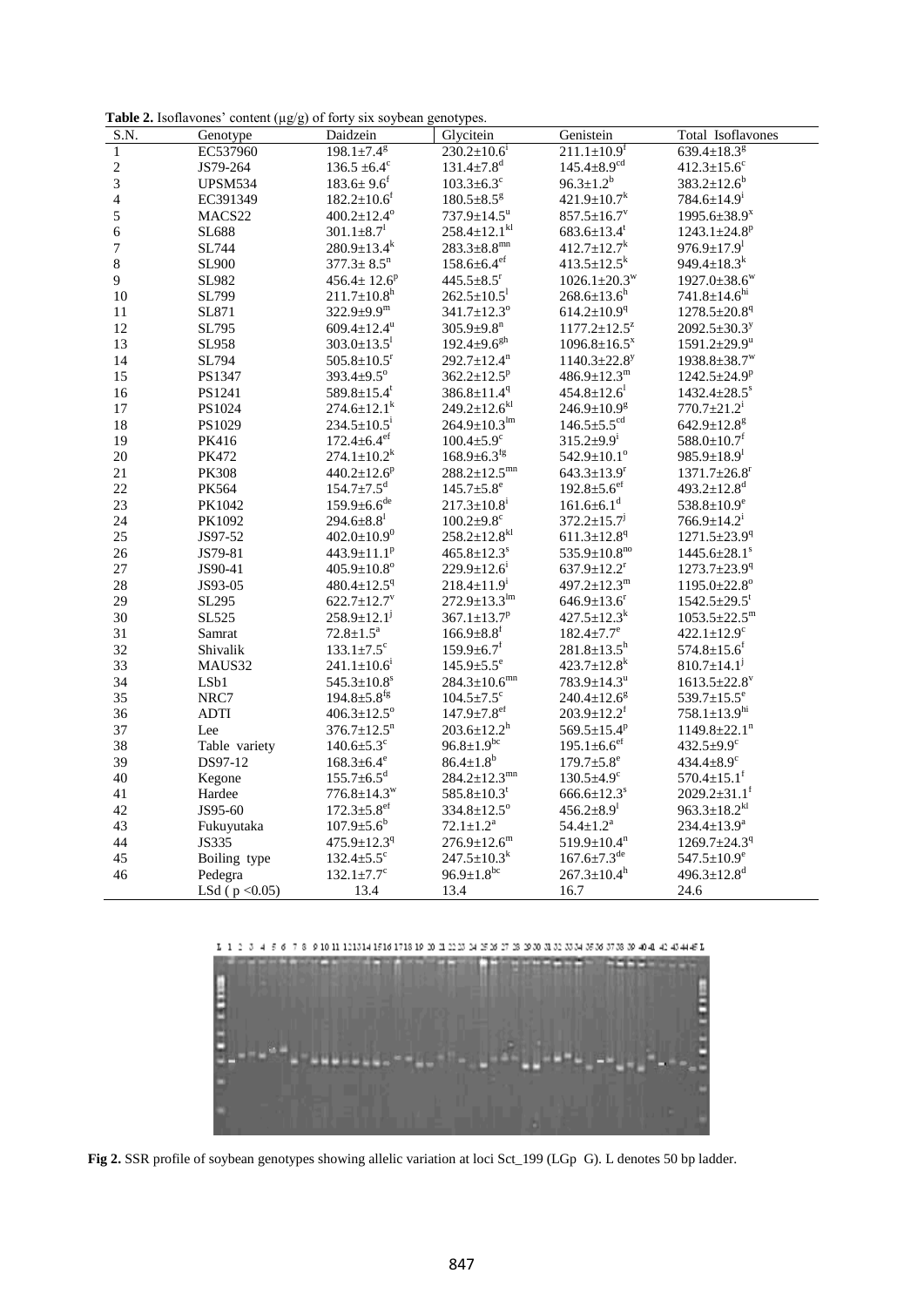| <b>High Isoflavones</b>     | Medium Isoflavones          | Low Isoflavones                 |
|-----------------------------|-----------------------------|---------------------------------|
| $(1200 \mu g/g)$            | $(600-1200 \text{ µg/g})$   | $(<\!\!600 \,\mu g/g)$          |
| $MACS22 (1995.6 \pm 38.9)$  | EC537960 $(639.4 \pm 18.3)$ | JS79-264 $(412.3 \pm 15.6)$     |
| $SL688$ (1243.1 $\pm$ 24.8) | EC391349 $(784.6 \pm 14.9)$ | UPSM534 $(383.2 \pm 12.6)$      |
| $SL982(1927.0\pm38.6)$      | $SL744(976.9\pm17.9)$       | $PK564(493.2 \pm 12.8)$         |
| $SL871 (1278.7 \pm 20.8)$   | $SL900(949.4\pm18.3)$       | Samrat $(422.1 \pm 12.9)$       |
| $SL795(2092.5\pm30.3)$      | $SL799(741.8\pm14.6)$       | Shivalik $(574.8 \pm 15.6)$     |
| $SL794 (1938.8 \pm 38.7)$   | $PK1024(770.7\pm21.2)$      | DS97-12 $(434.4\pm8.9)$         |
| $SL295(1542.6\pm 29.5)$     | $PK1029(642.9 \pm 12.8)$    | Pedegra $(496.3 \pm 12.8)$      |
| $SL958(1591.2\pm 29.9)$     | $PK472 (985.9 \pm 18.9)$    | Kegone $(570.4 \pm 15.1)$       |
| $PS1347 (1242.5 \pm 24.9)$  | $PK1092(766.9\pm14.2)$      | Boiling type $(547.5 \pm 10.9)$ |
| $PS1241 (1432.3 \pm 28.5)$  | $MAUS32 (810.7 \pm 14.1)$   | Fukuyutaka $(234.4 \pm 13.9)$   |
| PK308 $(1371.7 \pm 26.8)$   | ADT1 $(758.1 \pm 13.9)$     | Table variety $(432.5\pm9.9)$   |
| JS97-52 $(1271.5 \pm 23.9)$ | JS95-60 $(963.3 \pm 18.2)$  | PK416 $(588.0 \pm 10.7)$        |
| JS79-81 $(1445.6 \pm 28.1)$ | $SL525(1053.5\pm22.5)$      | $PK1042 (538.8 \pm 10.9)$       |
| JS90-41 $(1273.7 \pm 23.9)$ |                             | NRC7 $(539.7 \pm 15.5)$         |
| JS335 $(1269.7 \pm 24.3)$   |                             |                                 |
| JS93-05 $(1195.0 \pm 22.8)$ |                             |                                 |
| LSb1 $(1613.5 \pm 22.8)$    |                             |                                 |
| Lee $(1149.8 \pm 22.1)$     |                             |                                 |

Hardee (2029.2±31.1) Values given in the parenthesis indicate the average total isoflavones content



**Fig 3.** UPGMA dendrogram showing similarity coefficients and genetic relationships among 46 soybean genotypes based on SSR profile.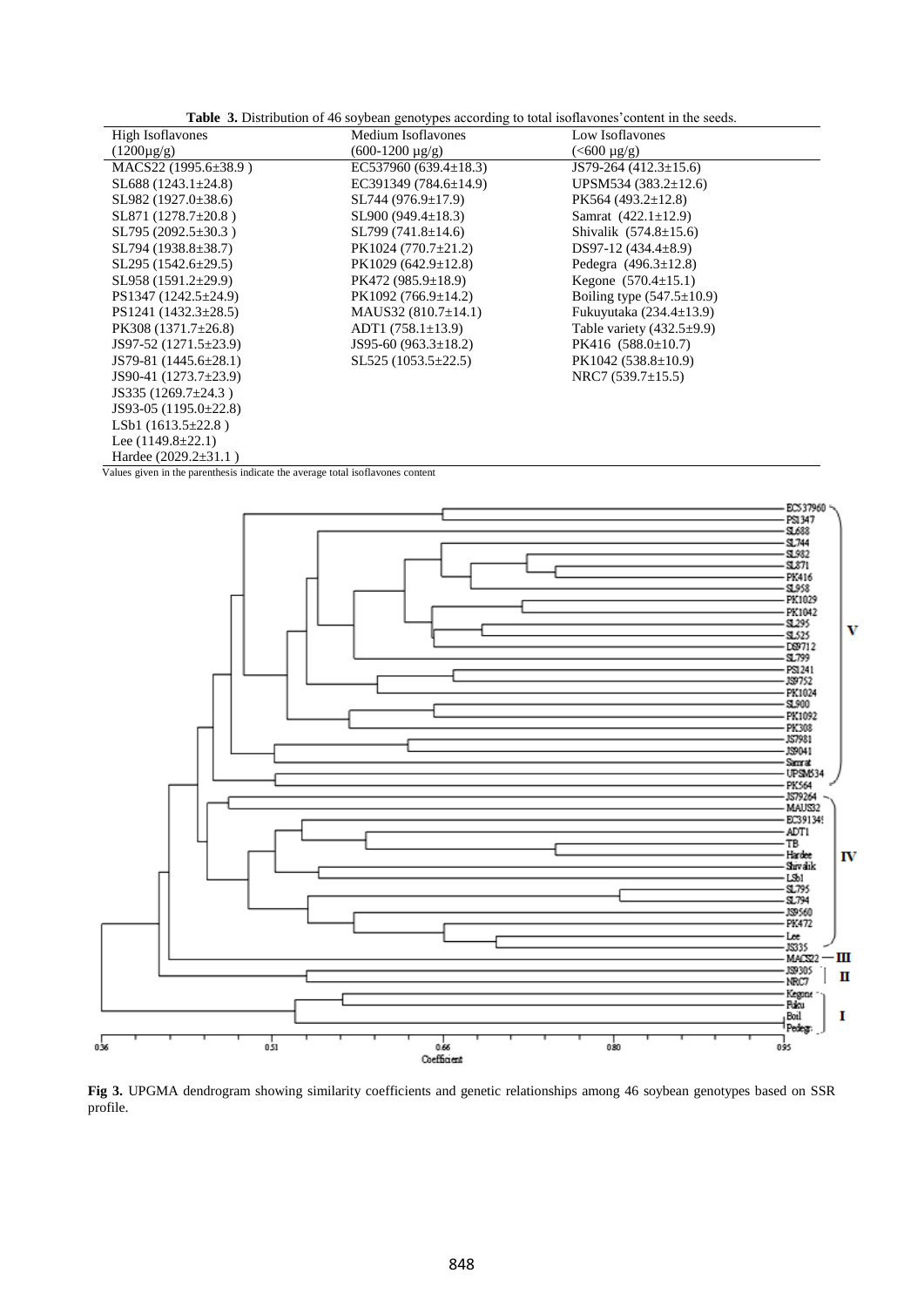| <b>SSR</b>          | LGp              | No. of                   | $\rm N_E$ | PIC   | $\mathbf{H}_{\rm E}$ | <b>SSR</b>          | LGp                       | No. of                  | $N_{E}$ | <b>PIC</b> | $\mathbf{H}_{\rm E}$ |
|---------------------|------------------|--------------------------|-----------|-------|----------------------|---------------------|---------------------------|-------------------------|---------|------------|----------------------|
| primer              |                  | alleles                  |           |       |                      | primer              |                           | alleles                 |         |            |                      |
| Satt258             | A <sub>1</sub>   |                          | 1.000     | 0.00  | 0.0000               | Satt256             | D <sub>2</sub>            | 2                       | 1.4706  | 0.293      | 0.3200               |
| Satt200             | A <sub>1</sub>   | $\boldsymbol{2}$         | 1.8772    | 0.468 | 0.4673               | Satt598             | ${\bf E}$                 | 3                       | 2.2274  | 0.552      | 0.5510               |
| Satt050             | A1               | $\mathbf{1}$             | 1.000     | 0.000 | 0.0000               | Sat_124             | ${\bf E}$                 | 3                       | 2.4884  | 0.599      | 0.5981               |
| Satt228             | A2               | 3                        | 2.3519    | 0.513 | 0.5748               | Satt <sub>575</sub> | $\mathbf E$               | 1                       | 1.0000  | 0.000      | 0.0000               |
| Satt538             | A2               | 3                        | 1.8872    | 0.529 | 0.4701               | Satt146             | $\boldsymbol{\mathrm{F}}$ | 3                       | 2.2851  | 0.563      | 0.5624               |
| AW13240             | A2               | $\overline{c}$           | 1.8772    | 0.467 | 0.4673               | Satt114             | $\mathbf F$               | $\overline{4}$          | 3.3251  | 0.693      | 0.6993               |
| 2                   |                  |                          |           |       |                      |                     |                           |                         |         |            |                      |
| Sat_270             | B1               | 3                        | 1.8438    | 0.458 | 0.4576               | Satt586             | ${\bf F}$                 | 3                       | 1.7963  | 0.444      | 0.4433               |
| Satt509             | B1               | $\overline{c}$           | 1.3331    | 0.250 | 0.2499               | Sct_199             | ${\bf G}$                 | 5                       | 4.3926  | 0.773      | 0.7723               |
| Satt197             | B1               | $\overline{c}$           | 1.0444    | 0.043 | 0.0425               | Satt612             | $\mathbf G$               | $\overline{c}$          | 1.9756  | 0.494      | 0.4938               |
| Satt577             | B2               | 3                        | 2.0522    | 0.575 | 0.5127               | Satt352             | ${\bf G}$                 | 3                       | 2.1939  | 0.545      | 0.5442               |
| Sat 424             | B2               | 3                        | 1.8093    | 0.448 | 0.4473               | Satt181             | H                         | 3                       | 2.0868  | 0.521      | 0.5208               |
| Satt189             | B <sub>2</sub>   | $\overline{c}$           | 1.9850    | 0.497 | 0.4962               | Satt541             | $\, {\rm H}$              | 3                       | 2.4506  | 0.592      | 0.5919               |
| Sat_140             | C1               | $\overline{\mathcal{L}}$ | 1.6242    | 0.385 | 0.3843               | Satt314             | $\mathbf H$               | 1                       | 1.0000  | 0.000      | 0.0000               |
| Satt399             | C1               | 3                        | 1.7176    | 0.450 | 0.4178               | Satt587             | I                         | $\overline{c}$          | 1.9018  | 0.475      | 0.4742               |
| Satt190             | C1               | $\overline{c}$           | 1.0454    | 0.045 | 0.0435               | Satt571             | I                         | 3                       | 1.9527  | 0.488      | 0.4879               |
| GMAC7L              | C2               | $\overline{c}$           | 1.9912    | 0.493 | 0.4978               | AW31096             | $\bf J$                   | $\mathbf{2}$            | 1.6148  | 0.381      | 0.3807               |
|                     |                  |                          |           |       |                      |                     |                           |                         |         |            |                      |
| Satt305             | C2               | 3                        | 1.9360    | 0.484 | 0.4835               | Sat_366             | J                         | $\overline{\mathbf{c}}$ | 1.1389  | 0.122      | 0.1219               |
| Satt281             | C <sub>2</sub>   | 5                        | 2.6540    | 0.631 | 0.6232               | Satt285             | $\bf J$                   | $\overline{c}$          | 1.5857  | 0.361      | 0.3694               |
| Satt457             | C <sub>2</sub>   | 3                        | 1.3848    | 0.284 | 0.2779               | Satt240             | ${\bf K}$                 | $\overline{4}$          | 2.7721  | 0.640      | 0.6393               |
| Sat_246             | C <sub>2</sub>   | $\overline{c}$           | 1.3478    | 0.193 | 0.2580               | Satt <sub>552</sub> | ${\bf K}$                 | 3                       | 1.3770  | 0.274      | 0.2738               |
| Satt643             | C2               | $\overline{c}$           | 1.5283    | 0.346 | 0.3457               | Satt260             | $\bf K$                   | $\overline{c}$          | 1.0444  | 0.043      | 0.0425               |
| Satt658             | C2               | $\overline{c}$           | 1.1389    | 0.159 | 0.1219               | Satt229             | $\mathbf L$               | $\overline{c}$          | 1.9707  | 0.498      | 0.4926               |
| Satt267             | D <sub>1</sub> a | 3                        | 2.3151    | 0.568 | 0.5681               | Satt143             | L                         | $\mathbf{1}$            | 1.0000  | 0.000      | 0.0000               |
| Satt <sub>502</sub> | D <sub>1</sub> a | $\overline{c}$           | 1.8872    | 0.471 | 0.4701               | Satt <sub>523</sub> | $\mathbf L$               | $\overline{c}$          | 1.5857  | 0.340      | 0.3694               |
| Satt548             | D <sub>1</sub> a | 3                        | 1.3582    | 0.736 | 0.2637               | Satt551             | ${\bf M}$                 | $\overline{c}$          | 1.9600  | 0.490      | 0.4898               |
| Satt558             | D <sub>1</sub> b | 1                        | 1.000     | 0.000 | 0.000                | Satt009             | ${\bf N}$                 | 5                       | 3.7519  | 0.734      | 0.7335               |
| AI856415            | D <sub>1</sub> b | $\mathfrak{2}$           | 1.0444    | 0.044 | 0.0425               | Sat_132             | $\Omega$                  | $\overline{2}$          | 1.9988  | 0.500      | 0.4997               |
| Sat459              | D1b              | 1                        | 1.000     | 0.000 | 0.000                | Sat_318             | $\mathbf O$               | $\overline{2}$          | 1.5283  | 0.346      | 0.3457               |
| Satt002             | D2               | $\overline{2}$           | 1.8459    | 0.459 | 0.4583               | Satt <sub>345</sub> | $\mathbf O$               | 3                       | 1.4491  | 0.310      | 0.3099               |

**Table 4.** Primer sequence, linkage group, number of alleles, effective number of alleles, polymorphism information content (PIC), Nei's expected heterozygosity of SSR primers employed in the genetic diversity analysis of 46 soybean genotypes.

 $N_E$ : Effective number of alleles;  $H_E$ : Nei's expected heterozygosity.



**Fig 4.** Unweighted Neighbor-Joining dendrogram prepared using DARwin showing clustering pattern of 46 soybean genotypes based on SSR data. Values at nodes are percentage over 10,000 bootstrap replicates.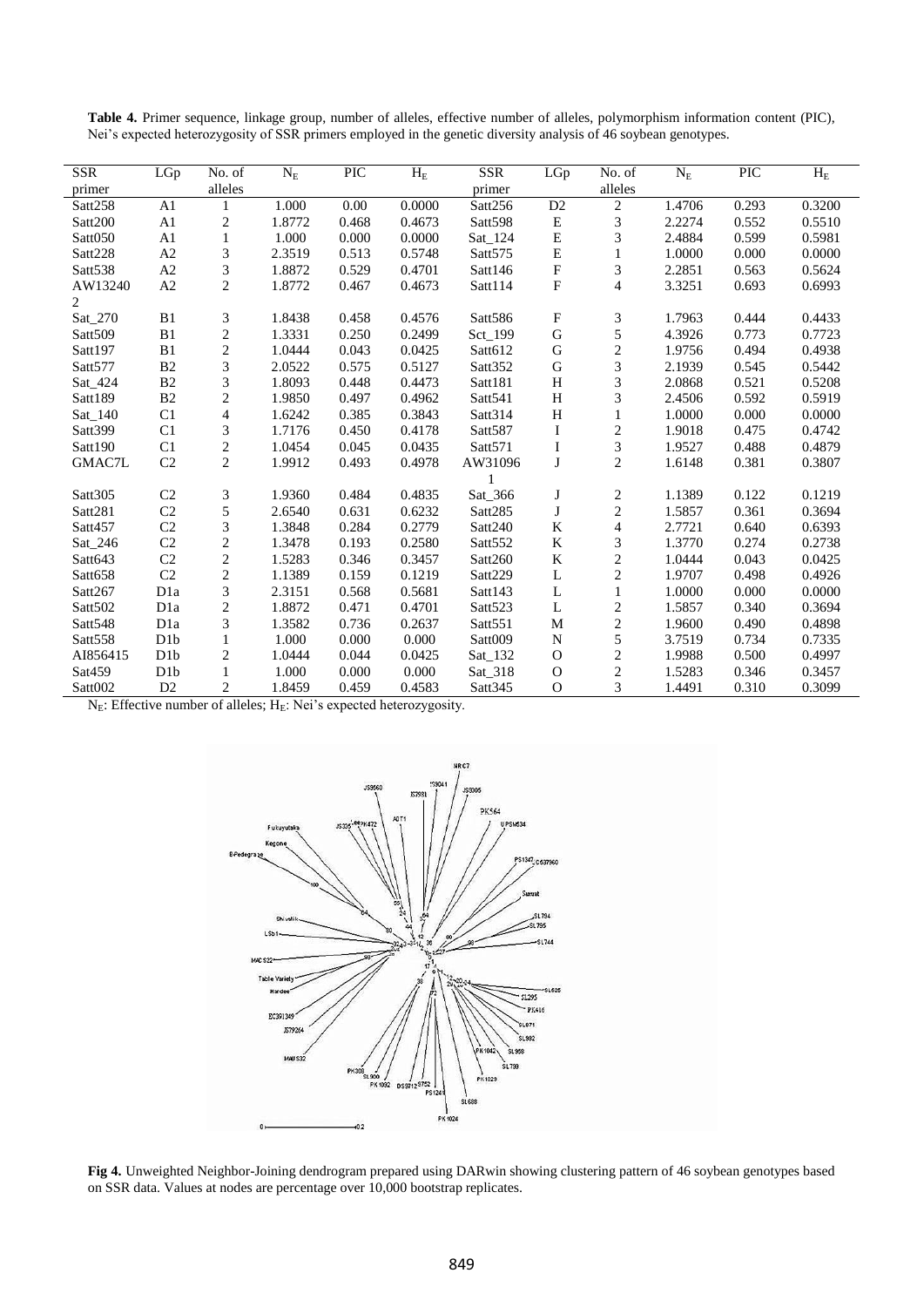

**Fig 5.** Two-dimensional plot generated through principal co-ordinate analysis of 46 soybean genotypes using 58 SSR markers as carried out using NTSYS 2.02 (Rohalf, 1998).

Kegone, Fukutyutaka, and Boiling type formed a distinct cluster (Group I) and distinct separation between two large groups viz. Group IV and Group V, was observed. However, PS1347 was intermixed between groups IV and V; while genotypes MACS22 and JS79264 of group III and IV, respectively, appeared in group II. Soybean genotypes with diverse genetic background within low- or high-isoflavones group are the most appropriate for selection as parents in embarking upon a plant breeding programme as the new allelic combinations can give rise to transgressive seggregants with further low or high levels of isoflavones compared to either of the parents. Kegone and NRC7 would be the ideal parents for development of genotypes with further low isoflavones content, while MACS22 and JS93-05 for breeding genotypes with isoflavones content higher than the maximum value observed in the present study. Further, influence of environment on the accumulation of isoflavones in soybean seeds renders phenotypic selection a complex process in a breeding programme focusing on this trait (Zhang et al., 2014b). QTLs have been reported for isoflavones content (Primomo et al., 2005; Gutierrez-Gonzalez et al., 2009; Zhang et al., 2014a); however, most of them contribute minor additive effects. For development of mapping population for the identification of novel QTLs for isoflavones content and validation of the reported QTLs in a new population, genetically divergent parents with extreme values for isoflavones content is the first pre-requisite. Our results showed that JS90-41 and Pedegra not only exhibit a wide variation for isoflavones content but they are genetically divergent with pair wise distance of 0.73. Therefore, these two genotypes would be the most appropriate parents to

mapping population for identification of Marker Assisted Breeding.

#### **Materials and Methods**

#### *Plant Material*

The pedigree and the centre of origin of 46 soybean genotypes undertaken for the study are given in Table 1. Forty six genotypes were raised in the field and subjected to isoflavone analysis through high performance liquid chromatography. Daidzein, glycitein and genistein were resolved and the concentration of each of the individual isoflavone was determined. The total isoflavone concentration was computed by summing up all the individual isoflavones (Table 2).

#### *Isoflavones extraction and estimation by HPLC*

The isoflavones were extracted followin*g* Vyn et al. (2002) and concentration of daidzein, glycitein and genistein was determined through high performance chromatography. HPLC conditions have been described in our earlier report (Kumar et al., 2010). Values presented in table 2 are mean of triplicate samples  $\pm$  standard deviation.

#### *DNA isolation*

Genomic DNA was isolated from the finely ground young leaf tissues following cetyl trimethyl ammonium bromide procedure (Doyle and Doyle., 1990). Purification of DNA was done through phenol: chloroform: isoamylalcohal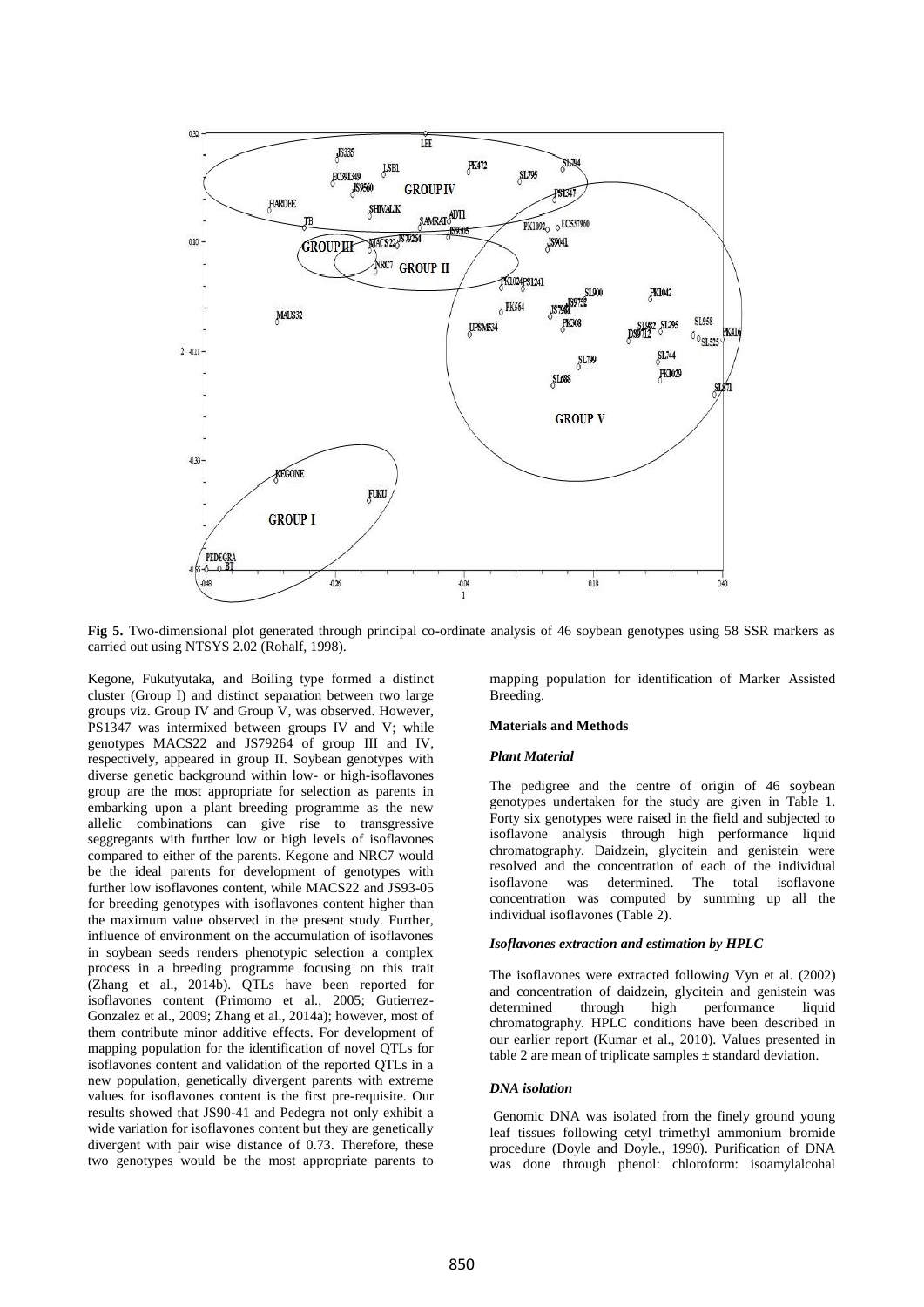method. Purified DNA was quantified through spectroscopic method.

# *Simple sequence repeats (SSR) analysis*

A total of 58 SSR markers were randomly chosen for the analysis from twenty linkage groups of soybean genome (Table.4). Quantified DNA was subjected to PCR amplification in 10 µl reaction mixture containing 2 µl DNA (25 ng/ $\mu$ l), 1  $\mu$ l PCR 10x buffer, 1.1  $\mu$ l MgCl<sub>2</sub> (25 mM), 0.1 µl dNTPs (25 mM), 0.4 µl each forward and reverse SSR primers (30 ng/µl), 0.068 µl *Taq* DNA polymerase (3 units/µl) and 4.932 µl distilled water. DNA was denatured at  $94^{\circ}$ C for 2 min followed by 30 cycles each consisting of denaturation at 94 $^{\circ}$ C for 1 min, primer annealing at 50 $^{\circ}$ C for 2 min, primer elongation at 72ºC for 3 min and final elongation at  $72^{\circ}$ C for 10 min in the thermocycler (MJ Research, model PTC100). Amplified products so obtained were resolved on 3% rezophore agarose gel.

# *Data analysis*

Computation was facilitated by the PC based programme NTSYS 2.02 (Rohalf, 1998). Presence and absence of an SSR allele was scored as 1 and 0, respectively. The data of all the SSR alleles was imported to NTedit and created into binary data matrix. Similarity coefficients between paired genotypes were computed using Jaccard's similarity formula through SIMQUAL module. Cluster analysis was carried out to construct dendrogram using Unweighted Pair Group Method with Arithmetic Average (UPGMA). To complement the information obtained from the cluster analysis, bootstrap values over 10000 permutations were determined through Unweighted Neighbor Joining (UNJ) using DARwin 5.0 software (Perrier and Jacquemoud-Collet, 2006). The allelic diversity at a locus was measured by polymorphic information content (PIC), which was determined as  $\text{PIC}_{i}= 1 \sum_{j=1}^{n} p_{ij}^2$  where *i* denotes the SSR marker while  $p_{ij}$  is frequency of  $j<sup>th</sup>$  allele. Any allele appearing in only one genotype was treated as unique allele. Nei's expected heterozygosity and effective number of alleles were calculated in POPGENE (Yeh et al., 1997). Principal coordinate analysis was also carried out by NTSYS 2.02 (Rohalf, 1998).

#### **Conclusion**

The results obtained in the present study showed wide genetic variability for total isoflavones content in 46 soybean genotypes. The data obtained from the SSR markers assisted assessment of genetic diversity of the soybean genotypes can help plant breeders to select the parents for development of soybean genotypes with isoflavones content beyond the highest and the lowest extremes of the observed values and can also be very useful in generating mapping population for identification of new QTLs associated with the trait.

#### **Acknowledgements**

Authors acknowledge germplasm repository, Directorate of Soybean research for proving the seeds of exotic lines.

### **References**

Chen AM, Rogan WJ (2004) Isoflavones in soybean infant formula: A review of evidence for endocrine and other activity in infants. Annual Rev Nutr. 24:33-54.

- Chotiyarnwong O, Chatwachirawong P, Chanprame S, Srinives P (2007) Evaluation of genetic diversity in Thai indigenous and recommended soybean varieties by simple sequence repeat markers. Thai J Agri Sci. 40:119-126.
- Civitelli R (1997) *In vitro* and *in vivo* effects of isoflavones on bone formation and bone biomechanics*.* Cacif Tissue Inter. 61:12s-14s.
- Cvejic J, Malencic D, Tepavcevic V, Posa M, Milandinovic J (2009) Determination of phytoestrogen composition in soybean cultivars in Serbia. Nat Pro Commun. 4(8):1069- 1074.
- Cvejic J, Tepavcevic V, Bursac M, Milandinovic J, Malencic D (2011) Isoflavone composition in F1 soybean progenies. Food Res Inter. 44:2698-2702.
- Damasceno NRT, Apolinario E, Flauzino FD, Fernandes I, Abdall DSP (2007) Soy isoflavones reduce electronegative low-density lipoprotein (LDL) and anti-LDL autoantibodies in experimental atherosclerosis. Eu J Nutr. 46:125-132.
- Doyle JJ, Doyle JL (1990) Isolation of plant DNA from the fresh tissue. Focus 12:14-15.
- Guan R, Chang R, Li Y, Wang L, Liu Z, Qiu L (2010) Genetic diversity comparison between Chinese and Japanese soybeans (*Glycine max* (L.) Merr.) revealed by nuclear simple sequence repeats. Genet Resour Crop Ev. 57:229-242.
- Gutierrez-Gonzalez JJ, Wu X, Zhang J, Lee JD, Ellersieck M, Shannon JG, Yu O, Nguyen HT, Sleper DA (2009) Genetic control of seed isoflavone content: importance of statistical model amd epistasis in complex traits. Theor Appl Genet. 119(6):1069-1083.
- Kudou S, Fleury Y, Welti D, Magnolato D, Uchida T (1991) Malonyl isoflavones glucosides in soybean seeds. Agric Biol Chem. 55(9):2227-2233.
- Kumar V, Rani A, Dixit A, Pratap D, Chauhan GS (2010) A comparative assessment of total phenolic content, ferric reducing-antioxidative power, free radical-scavenging activity, isoflavones and vitamin C content in soybean with varying seed coat colour. Food Res Int. 43:323-328.
- Li YH, Li W, Zang C, Yang L, Chang RZ, Gaut BS, Qiu LJ (2010) Genetic diversity in domesticated soybean (*Glycine max*) and its wild progenitor (*Glycine Soja*) for simple sequence repeat and single nucleotide polymorphism loci. New Phytol. 188:242-253.
- Meksem K, Njiti VN, Banz WJ, Iqbal MJ, Kassem MyM, Hyten DL, Yuang J, Winters TA, Lightfoot DA (2001) Genomic regions that underlie soybean seed isoflavone content. J Biomed Biotechnol. 1:38-44.
- Mendez MA, Anthony MS, Ara L (2002) Soy-based formulae and infant growth and development: A review. J Nutr. 132:2127-2130.
- Messina MJ, Wood CE (2008) Soy Isoflavones, estrogen therapy and breast cancer risk: analysis and commentary. Nutr J. 7-17.
- Nordentoft I, Jeppesen PB, Hong J, Abdula R, Hermansen K (2008) Increased insulin sensitivity and changes in the expression profile of key insulin regulatory genes and beta cell transcription factors in diabetic kkAy-mice after feeding with a soybean protein rich diet high in isoflavones content. J Agric Food Chem. 56:4377-4385.
- Perrier X, Jacquemoud-Collet JP (2006) DARwin software, http://darwin.cirad.fr/darwin
- Primomo VS, Poysa V, Ablett GR, Jackson CJ, Gijzen M Rajcan I (2005) Mapping QTL for individual and total isoflavone content in soybean seeds*.* Crop Sci. 45:2454- 2464.